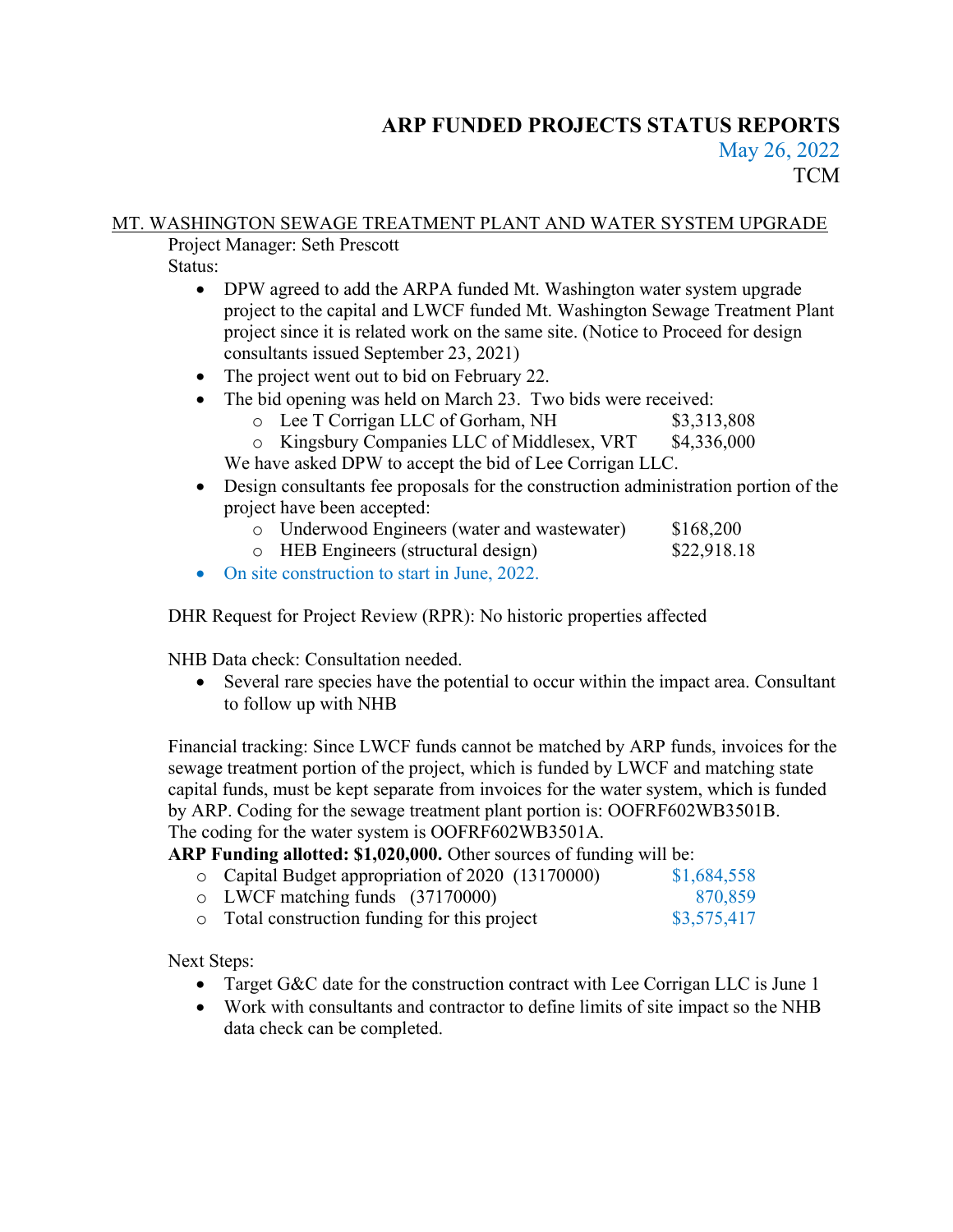#### MT. WASHINGTON SHERMAN ADAMS BUILDING IMPROVEMENTS

Project Manager: Tom Mansfield

Status: Decision was made to delay the start of this project until 2022 so as to avoid conflicts with the implementation of the sewage treatment and water systems upgrade project.

G&C target meeting: January 2023

DHR RPR: No historic properties affected

NHB data check: additional information requested

 Financial tracking: Coding: OOFRF602PH3501B ARP funding allotted: \$1,475,000

Next Steps: In house production of bid documents in 2022.

 Submit a Project Work Request form to DPW. Since the project cost will be over \$500,000, DPW must administer the project.

#### CANNON MT. STATION SEWAGE PIPELINE

 Project Manager: Seth Prescott and Ed Mussey Status:

- Underwood Engineers Inc (through DPW) did feasibility studies in 2018
- DPW has negotiated a contract with Underwood Engineers for design of the sewage pipeline in the amount of \$183,200. A Notice to Proceed was issued on March 15.
- Underwood Engineers made an on-site inspection of proposed pipeline routes on April 22.
- Survey work and soil borings are scheduled and preliminary design options are being developed.

G&C target meeting May 2023

DHR RPR: No historic properties affected

NHB Data check: Potential Impact. Needs precise site plan of the route of the proposed pipeline.

Financial Tracking: OOFRF602WB3501C

ARP funding allotted: \$1,200,000. Current cost estimates are in the \$3 million range. ARP funding for other projects may have to be diverted to cover this project.

DPW: Work Request Form submitted August 2. Roger Dionne assigned as Project administrator.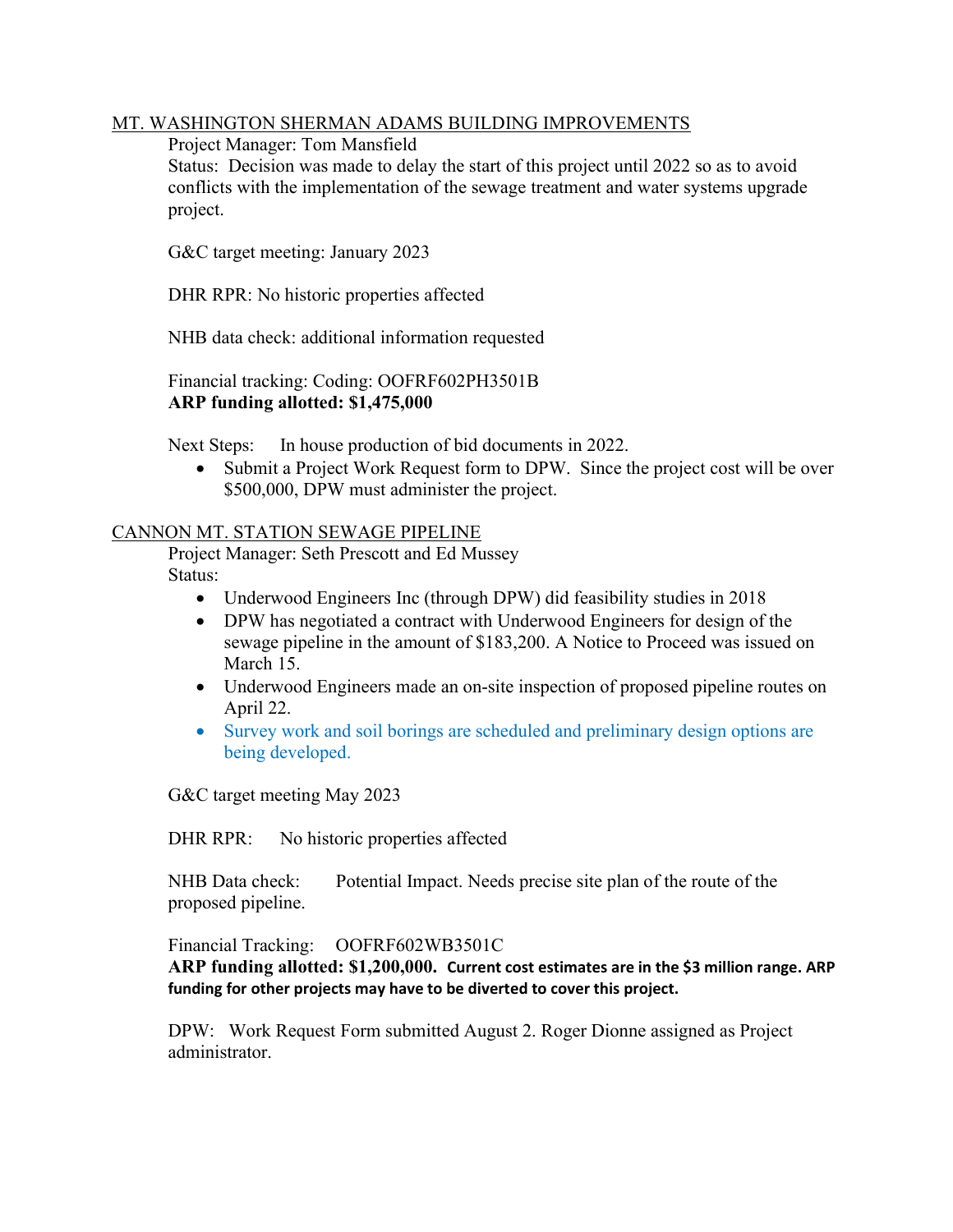Next Steps:

- Design kick-off meeting with DNCR and Underwood Engineers was scheduled for April 2022.
- Survey and boring work April May 2022
- Preliminary concept meeting June 15, 2022
- Draft 30% design technical memo July 15, 2022
- Final 30% design technical memo August 1, 2022
- 90% bid documents complete October 15, 2022
- DNCR and NHDES design review period Oct 15 Nov. 15, 2022
- 100 % bid documents complete December 1, 2022
- Bidding period December January 2023

### PARK UTILITY UPGRADES

Project Manager: Ed Mussey

Status:

- A meeting was held on Feb. 19 with DPW and potential consultants HEB Engineers and Lee Carroll Electrical Engineering to introduce them to the projects in preparation for their making fee proposals.
- Site visit to Jericho with consultants for campgrounds expansion project on Dec. 2 included consideration of location of RV dump station at Jericho. Our intention is to include the design of the Jericho dump station in the overall design of the proposed campground expansion at Jericho by the SE Group and remove it from the scope of work of the Park Utilities Upgrade project.
- HEB Engineers submitted a fee proposal on April 5 for water system design and site: design
	- o Ellacoya RV Park \$44,218.55 o Greenfield 53,725.78
- Lee Carroll Electrical Engineers made a site visit to Greenfield with Eversource on April 20 to survey and assess the existing electrical service to the park before submitting their fee proposal for design of the electrical systems at both Greenfield and Ellacoya.
- The scope of work at Greenfield State Park will be increased to include water and electrical utility upgrades to the day-use area in addition to the already covered campground utility upgrades.

G&C target meeting: January 2023

DHR RPR:

- Greenfield: archaeologically sensitive. Needs phase 1 A survey
- Ellacoya: No historic properties affected
- Jericho: No historic properties affected

NHB Data check: No known records at the three sites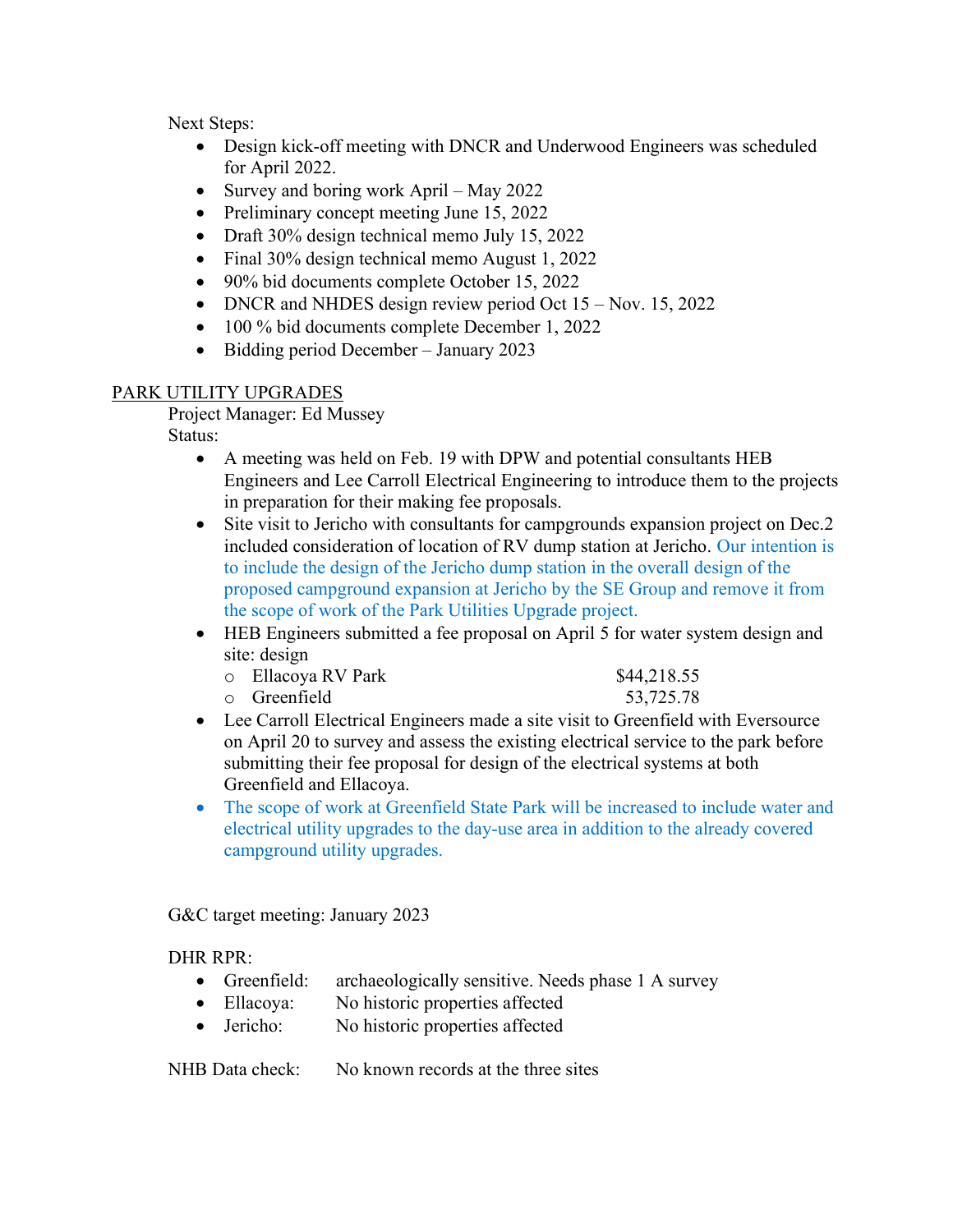Financial Tracking:

| $\bullet$ Greenfield: | OOFRF602WB3501D | \$270,000 |
|-----------------------|-----------------|-----------|
| $\bullet$ Ellacoya:   | OOFRF602WB3501G | \$475,000 |
| $\bullet$ Jericho:    | OOFRF602WB3501E | \$85,000  |

DPW: Scott Carri assigned to be DPW contract administrator. Project kick-off meeting held on October 25, 2021

Next steps:

- Issue RFB for a Phase 1A survey at Greenfield once the underground water piping has been laid out.
- Schematic design for additional RV campsites at Ellacoya RV park.
- Finalize contracts with Lee Carroll Electrical Engineers and HEB Engineering to include additional utility upgrades to the Greenfield day-use area.

# FIRE TOWER REPAIRS

Project Manager: Patrick Hackley

Status:

- Contract signed with Public Archaeology Lab (PAL) for Individual Inventory Forms for 15 tower sites and one Historic Property Management Plan for all sites. Contract amount is \$39,765. Contract approved by G&C on January 12, 2022. Kick-off meeting was held on January 27. Inventory work is in progress.
- Proposal from Alba Architects for design services for both tower cab replacements and warden's cabins renovation was accepted on January 4. The amount of the contract is \$95,650. Notice to Proceed was issued by DPW on Jan.7, 2022. Site visits are in progress.
- Schedule calls for construction of cab replacements and cabin restorations to begin in 2023.

G&C Target Meeting: February 2023

DHR RPR: Need a phase 1 A survey of all the fire tower sites. PAL will complete Individual Inventory Forms and Historic Property Management Plan by November 30, 2022.

NHB Data check:

- No known records at Pitcher, Federal Hill, Green Mountain and Milan.
- Reviewed with no impacts expected: Belknap.
- Rare species have the potential to occur: Cardigan and Mt. Prospect.

 Financial tracking: OOFRF602PH3501O ARP funding allotted: \$2,373,000

 DPW: Caitlyn Stubbs assigned to be DPW project administrator. Kick off meeting with DPW-assigned design consultant, Alba Architects, held on October 27, 2021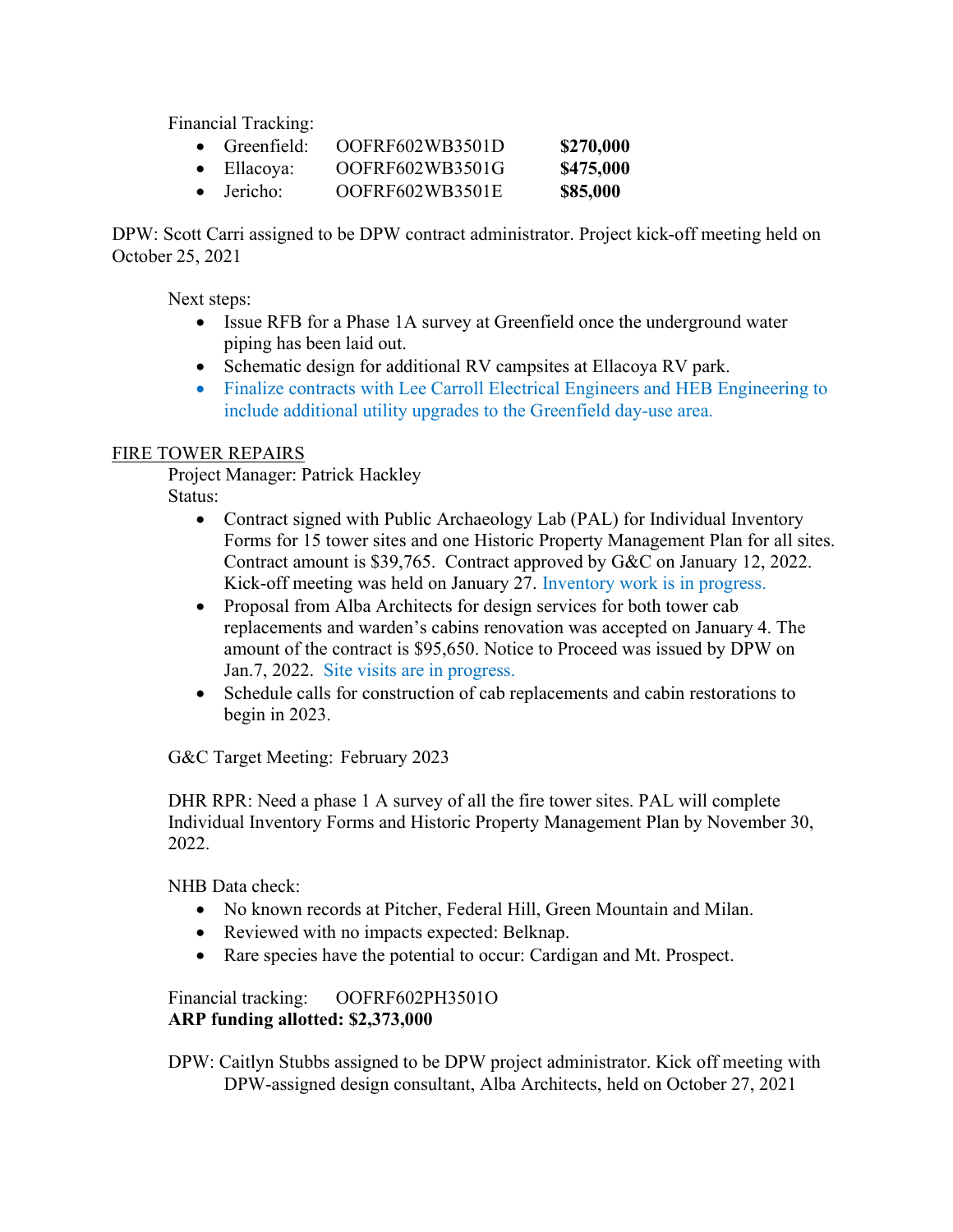Next Steps:

 Alba Architects will visit 7 sites to survey and assess watchman's cabins: Belknap, Cardigan, Federal Hill, Green Mountain, Magalloway, Milan, and Prospect Mountain. Site visits are in progress.

#### COLEMAN LODGES MAIN BUILDING RENOVATION

 Project Manager: Scott Coruth Status:

- Project kick-off meeting with DPW and design consultant, Alba Architects, was held on November 2
- Alba Architects fee proposal of \$88,291 has been accepted through DPW
- DHR has advised that a Phase IA survey will be required to assess whether archaeological resources will be affected by proposed excavation for the water tank and generator building slab.
- Alba Architects is in the design development phase of the project. An initial Design Review of progress drawings was held on May 9.

G&C Target date: Postponed until fall of 2022 depending on results of the archaeological survey and LWCF review.

DHR RPR: Submitted July 30, 2021. No historic properties affected but a Phase 1A investigation may be necessary once the generator location is determined.

NHB Data check: No impact

### Financial Tracking: OOFRF602PH3501M ARP funding allotted: \$800,000

DPW

- DPW has assigned James Hagget as project administrator
- DPW assigned design consultant, Alba Architects, to the project on October 27, 2021.

Next Steps:

- Issue a Request for Proposals to undertake the Phase 1A Investigation of the site
- Submit plans showing change to building footprint to LWCF for review.
- Alba Architects to continue design development of progress drawings.

#### FORT STARK GENERAL IMPROVEMENTS

 Project Manager: Andrew Cushing Status:

> Design concept for parking lot has been done and one option for new toilet building is drawn up at conceptual design level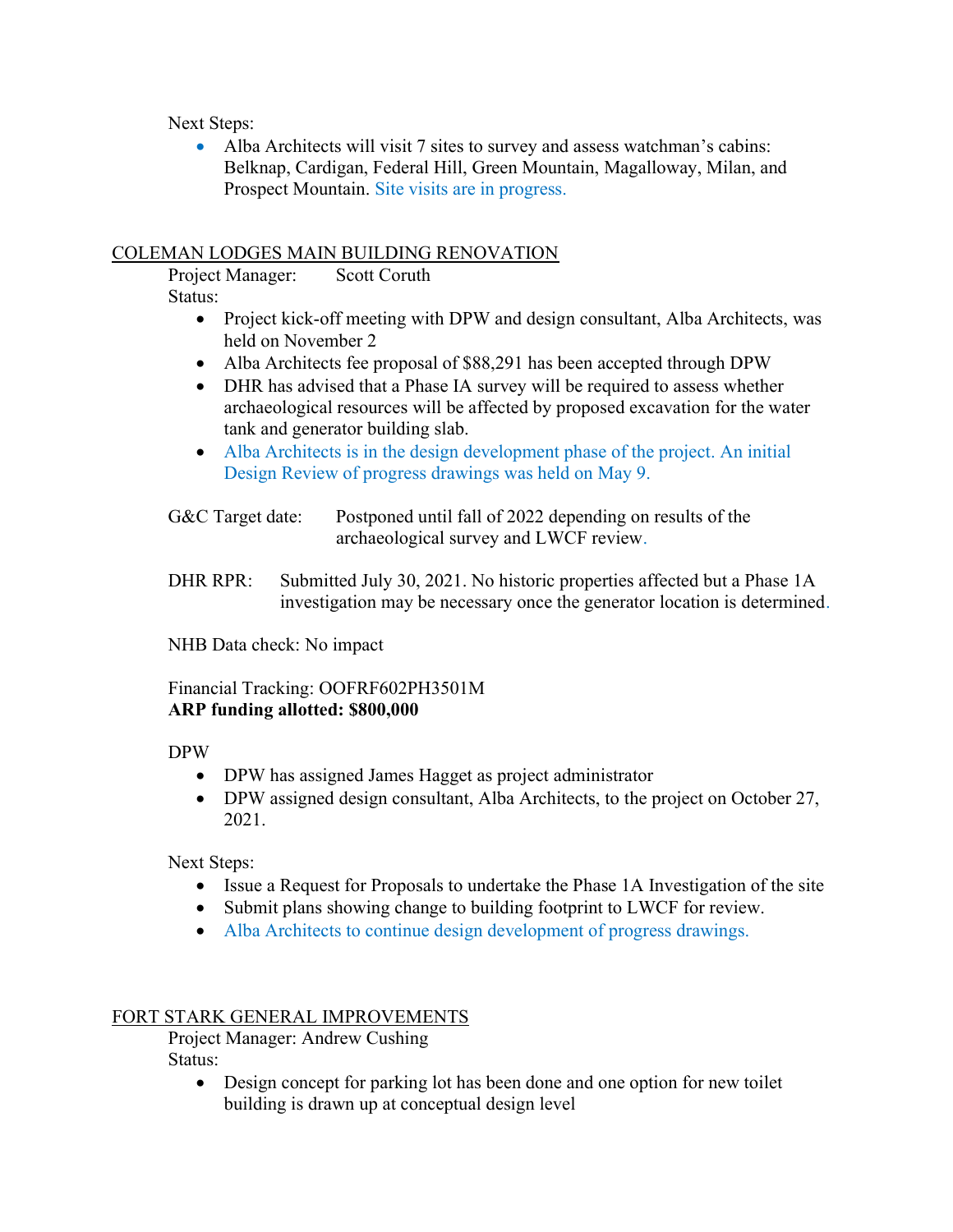- Andrew Cushing met with Newcastle selectmen on Aug. 16 to introduce the project and receive public comment.
- DHR has expressed concern about the proposed demolition of the HECP building
- Site meeting with VHB Engineers on October 15 to consider feasibility of installing a new septic system
- We have accepted a proposal from VHB Engineers in the amount of \$10,770 for a septic system feasibility study and schematic design for improved parking and vehicular access to the site. The date on the proposal is November 15, 2021.
- Test pits for septic system design were dug on Jan. 27
- A meeting with VHB Engineers was held on Feb. 15 to understand the implications of the test pit results. Two sites are feasible for construction of a leaching field: 1) on the south side of Battery Kirk and 2) in the proposed new parking area. Consensus of the meeting was to locate the leach field in parking lot traffic island and construct toilet rooms in the existing OMS building at the south end.
- VHB has submitted an Amendment No. 1 to their original feasibility study proposal for design and permitting of site work including the septic system, and the parking lot and entrance road improvements in the amount of \$27,892.50. Received on March 28. DPW issued a Notice to Proceed on April 5, 2022.
- A VHB structural engineer made a site visit on March 22 in preparation for making recommendations on securing the bunkers and improving public safety at the site
- DNCR met with the Friends of Fort Stark to review preliminary plans for the toilet rooms and parking lot improvements.
- Exterior renovations to the Oil Storage Building were completed on May 25.

G&C Target Meeting: (For septic system and parking lot improvements) October 2022.

DHR RPR Not submitted yet. DHR has no concerns with the proposed location of the septic system.

NHB Data check: Potential impacts. Additional consultation is needed.

# Financial Tracking: OOFRF602PH3501D ARP funding allotted: \$615,000

# DPW

- Roger Dionne assigned as DPW project Administrator
- VHB Engineers assigned by DPW for septic system feasibility and design

Next steps

- DNCR will develop the architectural design for toilet rooms in the OMS building
- Receive the structural engineer's report on strategies for securing the bunkers.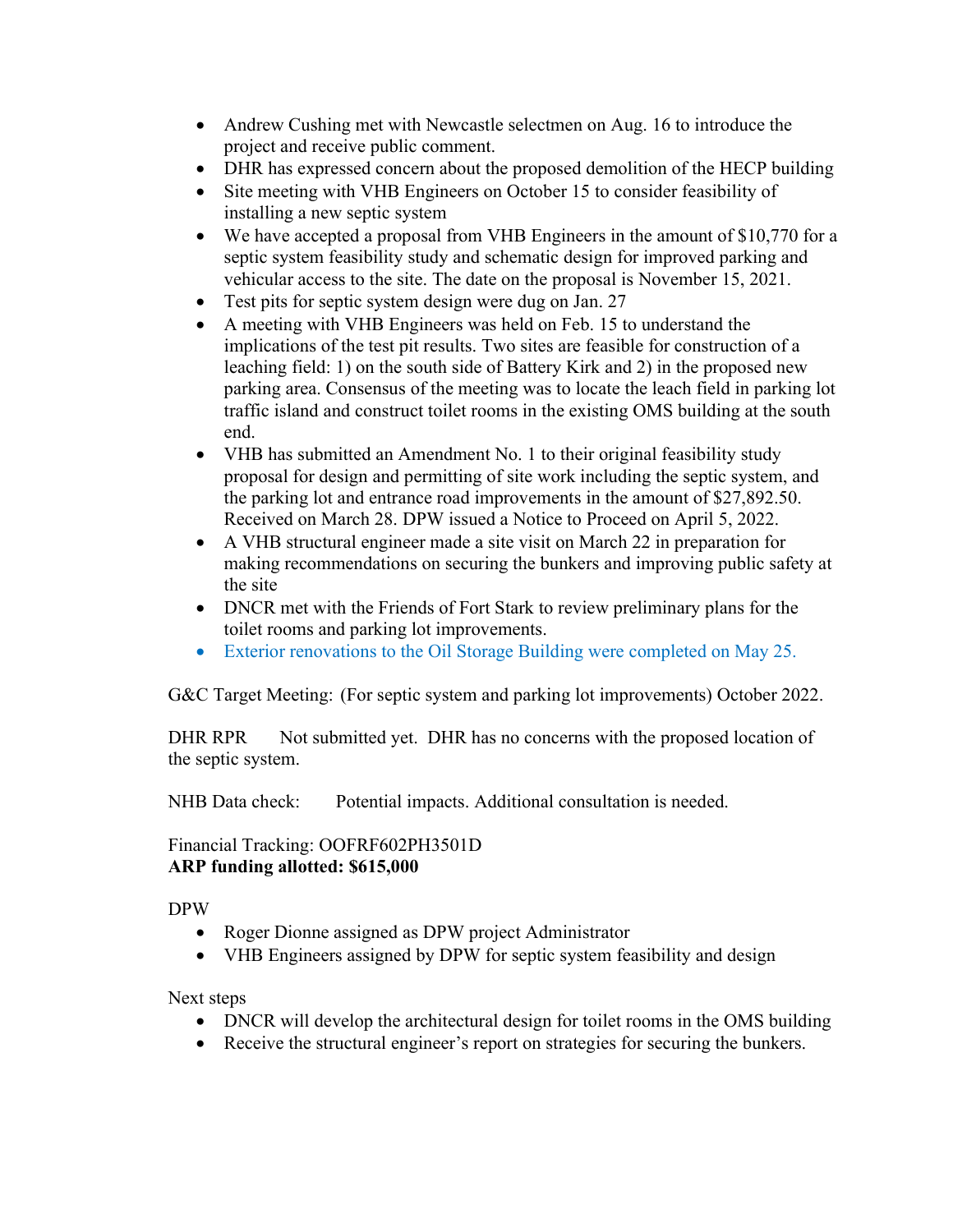#### ROOFING AND REPAIRS

Project Manager: Ed Mussey

Status:

- A menu of 22 potential Roofing and Repair projects has been prepared and reviewed by the Project Oversight Panel.
- Cannon Mountain Station Roof Replacement will be done under this category. Bid opening was held on Nov. 18. The low bidder is Solid Roots Construction with a price of \$349,900. The contract was approved by G&C on Feb. 16, 2022. Construction is scheduled to start on June 6. There will be a delay in the start of the work on the metal roofing panels on the Tramway Landing Bay due to a delay in shipping the roofing panels. The work on the asphalt shingles can proceed as scheduled. The overall completion date remains August 30, 2022.
- State Forest Nursery irrigation system upgrade will move forward under this category. A Request for Proposals (RFP) from irrigation system contractors was issued on December 10. Proposals were due on Jan. 25, but no proposals were received. A revised Request for Bids (RFB) will be released in June.
- A Request for Bids for the pump house slab was issued and two bids received. The low bid was \$11,100 from Covered Bridge Outdoor Construction Corp. A contract was issued to Covered Bridge Corp and approved by G&C on May 4. A Notice to Proceed was issued on May 9. The Start date for this work is June 13, 2022.
- Construction of the irrigation system project is scheduled to start in September of 2022. The new pump house for the irrigation system will be constructed with own forces (DD&M crew) in July and August of 2022.

G&C target meeting: August 13, 2022

DHR RPR Separate requests will be required for each project.

- Nursery irrigation system project submitted. No historic properties affected
- Cannon Mt. Station roof: No historic properties affected.

NHB Data check: Separate checks will be required for each site.

- Nursery irrigation system submitted. No impact.
- Cannon Mt. Station roof: Information from the contractor on the anticipated area of disturbance was passed to NHB on February 23. NHB will flag an area of sensitivity near the construction zone. NHB has given authorization for construction to proceed valid until November 8, 2022.

Financial Tracking: OOFRF602PH3501A

 The DNCR Business Office will work on developing an in-house spread sheet to track the particular sites where ARPA funding is being used.

### ARP funding allotted: \$1,550,000

Next Step

 Re-issue the Irrigation System project as a Request for Bids instead of a Request for Proposals.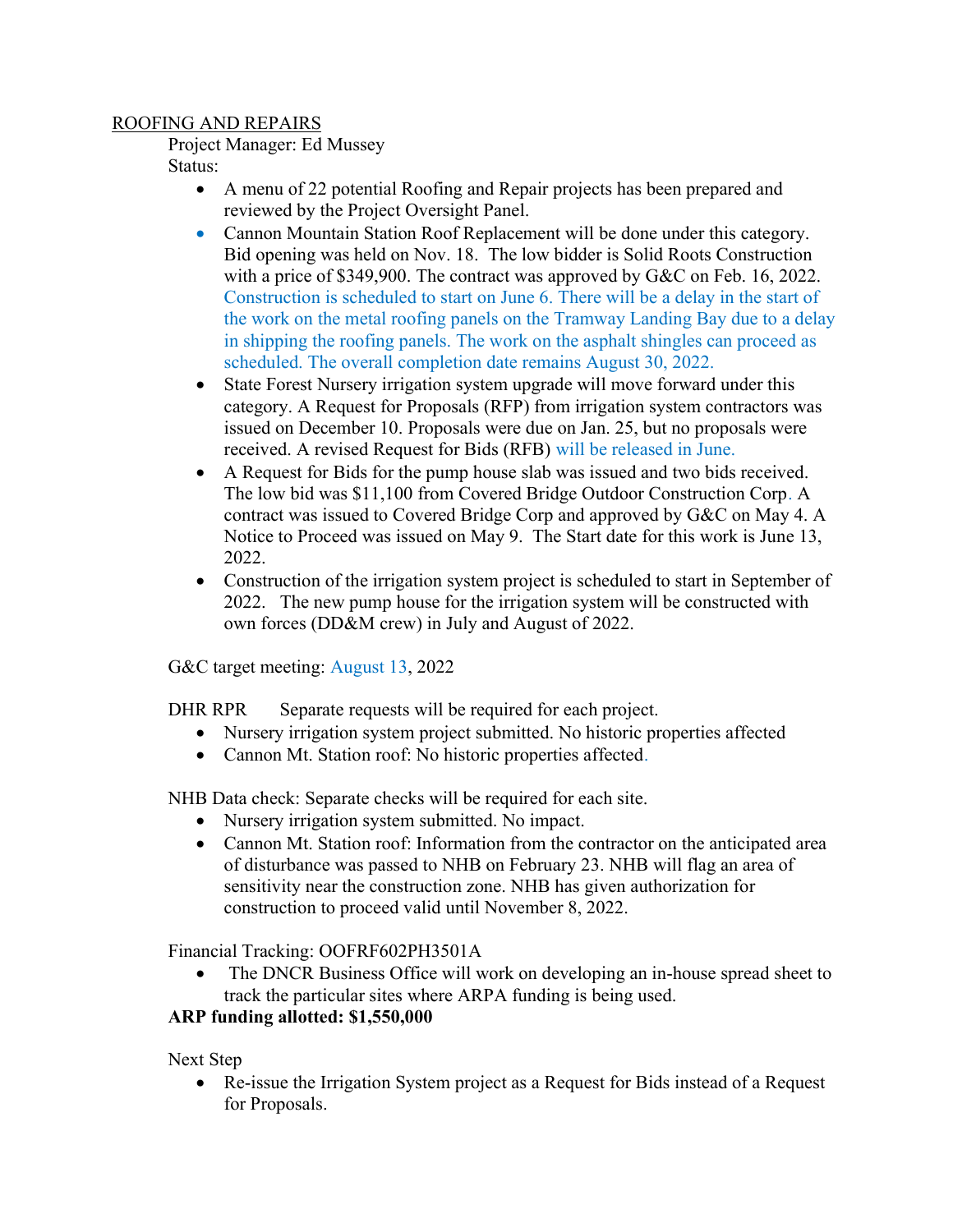• DD&M crew to do site work in preparation for the irrigational system pump house foundation before June 13 when the foundation work will begin.

# FRANCONIA NOTCH HIGHWAY SIGNS

 Project Manager: Johanna Lyons, and Tom Mansfield Status: Condition assessment of existing highway signs complete

- Request for Proposals (RFP) is being drafted
- Meeting with DOT on December 7 to explain proposed scope of work and request approval for work adjacent to the Franconia Notch Parkway. DOT will also consider whether the changeable message signs could be integrated into their lighted message board system.
- Meeting on site with Jason Aldrich of DOT Region 1 to review sites for three proposed new gallows signs on Jan. 27.

G&C Target Meeting: July 13, 2022 DHR RPR: No adverse effect

NHB Data check: No impact

 Financial tracking: OOFRF602PH3501C ARP funding allotted: \$100,000

Next steps

• Compile RFB package and back-up documents. Work with the State Purchasing Office to issue the RFB using their requisition procedure. DNCR will have to take the contract to G&C for approval.

### RAGGED NECK UPGRADES

Project Manager: Scott Coruth

Status: Construction of this project started on February 28.

- Decided to use these funds for an interior renovation of the existing toilet building
- Bid documents issued on October 18.
- Pre-bid meeting on site on November 3, 2021
- Bids due on November 16
- Solid Roots Construction was the low bidder at \$142,500
- Construction scheduled for February through June of 2022.
- Certificate of Substantial Completion issued on April 28, 2022.

G&C Target Meeting: Contract was approved at the Jan. 26, 2022, G&C meeting

DHR RPR Submitted Aug. 18. No historic properties affected

NHB Data check: No impact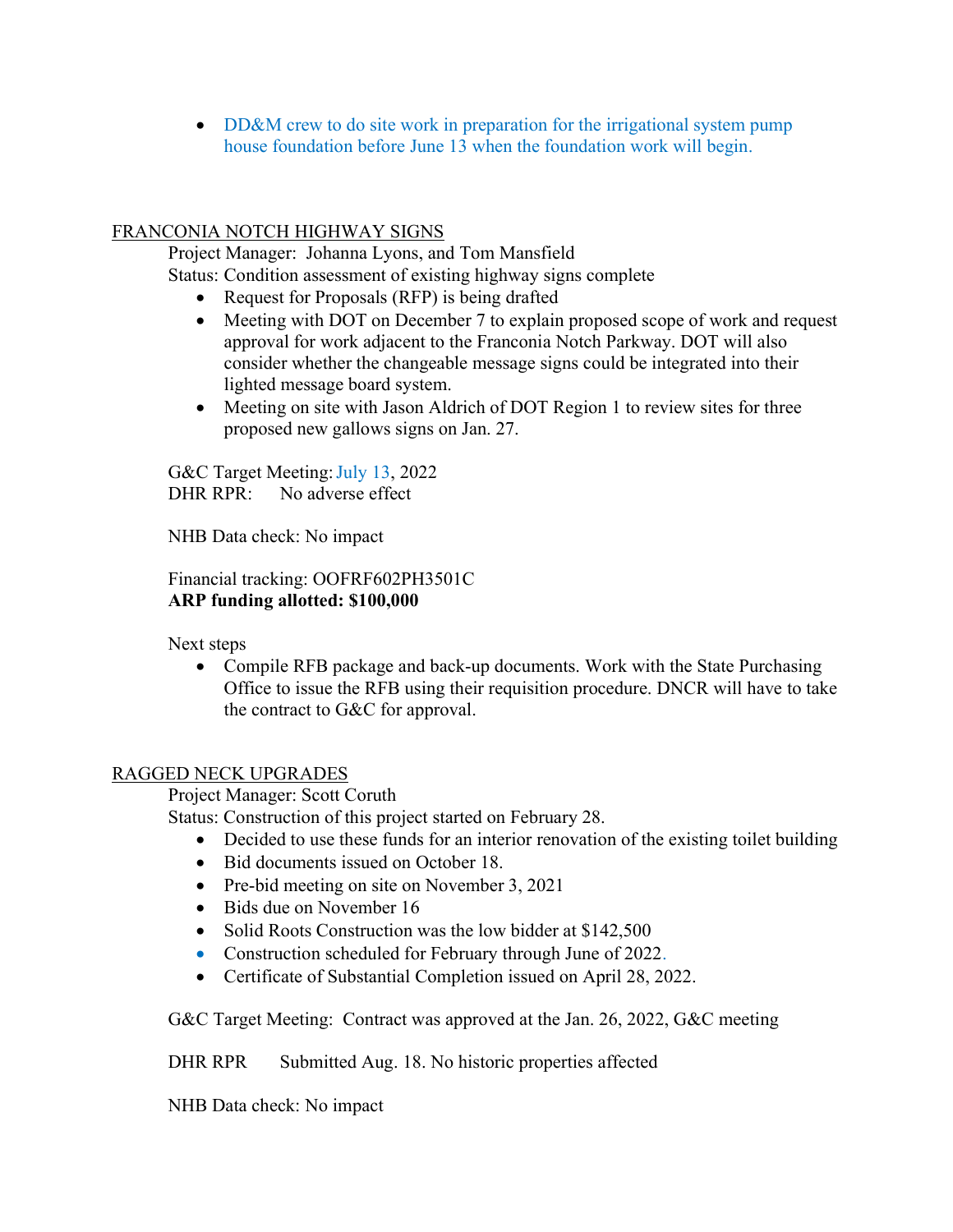# Financial Tracking: OOFRF602PH3501E ARP funding allotted: \$250,000

Next steps:

• Project completed!

# HAMPTON RV PARK ELECTRICAL UPGRADE

 Project manager: Randy Duquette and Tom Mansfield Status:

- Construction of this project by the DD&M crew is underway. Installation of new pre-cast concrete pedestal bases and underground conduit is complete.
- Contract with Unitil for service upgrade from 400 amps to 800 amps, three phase was approved by G&C at the December 22 meeting. Contract amount is \$58,010.98. Service upgrade work was completed Jan. 24. Unitil's connection to our panel was made on March 24.
- Building permit issued by SFMO on September 27, 202
- Pedestal delivery has been delayed again due to supply chain issues. The new pedestals were delivered on May 19
- Pedestals were installed by LaFlamme Electrical under their state contract. The work was completed on May 25.
- Water piping disinfection process was completed on April 21 and approved by the SFMO.
- Decided there was not sufficient time to issue a separate contract for landscape improvements. DD&M crew will work to re-establish the loop road and define the pads at each RV site as time and resources allow.

DHR RPR No historic properties affected

NHB Data check: No impact.

Financial tracking: OOFRF602PH3501F ARP funding allotted: \$347,000

Next Steps:

• Project complete! The RV park opens for the season on May27.

### CAMPGROUND EXPANSION PROJECTS FEASIBILITY STUDIES

 Project manager: Tom Mansfield and Johanna Lyons Status:

- Agreement on fee proposal for the phase one feasibility study was reached with SE Group in the amount of \$496,959.
- Contract with SE Group was approved by G&C on November 10, 2021
- Project kick-off meeting with consultant team was held on November 12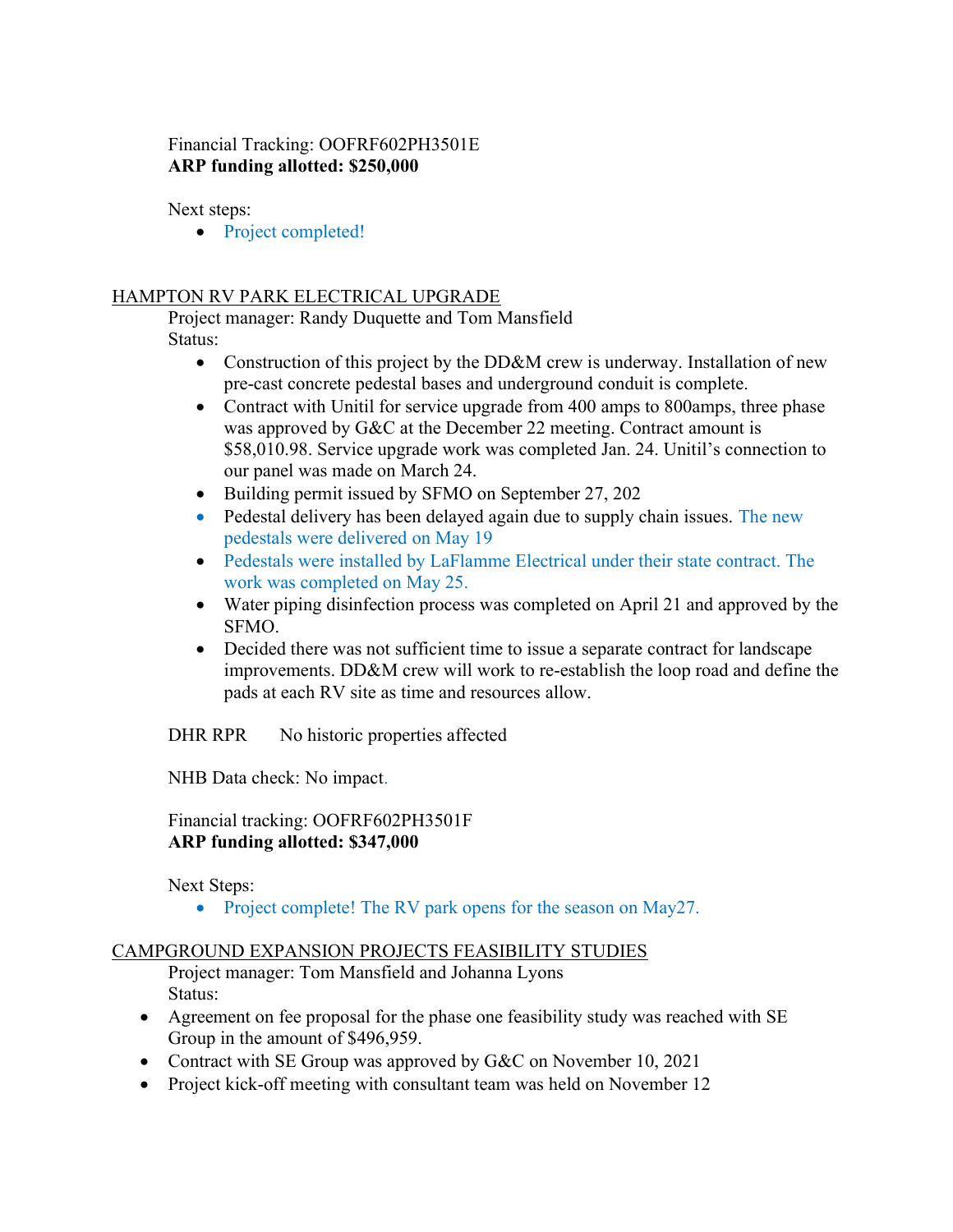- Initial site visits for the consultant team have been conducted: Northern parks (Jericho, Mollidgewock and Crawford) on December 1 and 2. Southern parks (Pawtuckaway, Bear Hill, and Catamount Pond) on December 14 and 15.
- Site analysis meetings for the northern parks via zoom were held on Jan. 21 and for the southern parks on Feb. 4.
- Preliminary design concepts for the northern parks were presented via zoom on March 4 and for the southern parks on March 25.
- Zoom meetings on April 2 and April 15 to further discuss the design direction for the Bear Hill Camp with Director Bryce.
- Northern parks design refinement zoom meeting was held on May 6. Southern parks design refinement meeting was held on May 20,2022.

DHR RPR: not submitted yet. (To be done by consultants)

NHB Data check:

- Mollidgewock: no impact
- Consultation and more information needed at
	- o Crawford Notch, Dry River
	- o Pawtuckaway, Big Island
	- o Bear Brook, Catamount Pond
	- o Jericho
	- o Bear Brook, Bear Hill

DPW: Project Request form submitted Aug. 2

Gary Brown has been assigned to be the DPW project administrator.

Financial Tracking:

| o Crawford, Dry River:                        | OOFRF602PH3501H | \$1,480,000 |
|-----------------------------------------------|-----------------|-------------|
| o Pawtuckaway, Big Island:                    | OOFRF602PH3501I | \$390,000   |
| O Bear Brook, Catamount Pond: OOFRF602PH3501J |                 | \$695,000   |
| $\circ$ Mollidgewock:                         | OOFRF602PH3501K | \$2,640,000 |
| o Jericho:                                    | OOFRF602PH3501L | \$1,405,000 |
| o Bear Brook, Bear Hill                       | OOFRF602PH3501N | \$2,400,000 |
|                                               |                 |             |

Invoices from SE Group will have to be broken down to show charges for each individual site. DAS will not let us use the general activity code to approve invoices for work on the project as a whole. Only the above listed activity codes can be used on this project. SE Group will provide breakdowns of their invoices for northern parks and southern parks. DNCR will apportion the invoices for northern and southern parks to the individual parks for coding purposes.